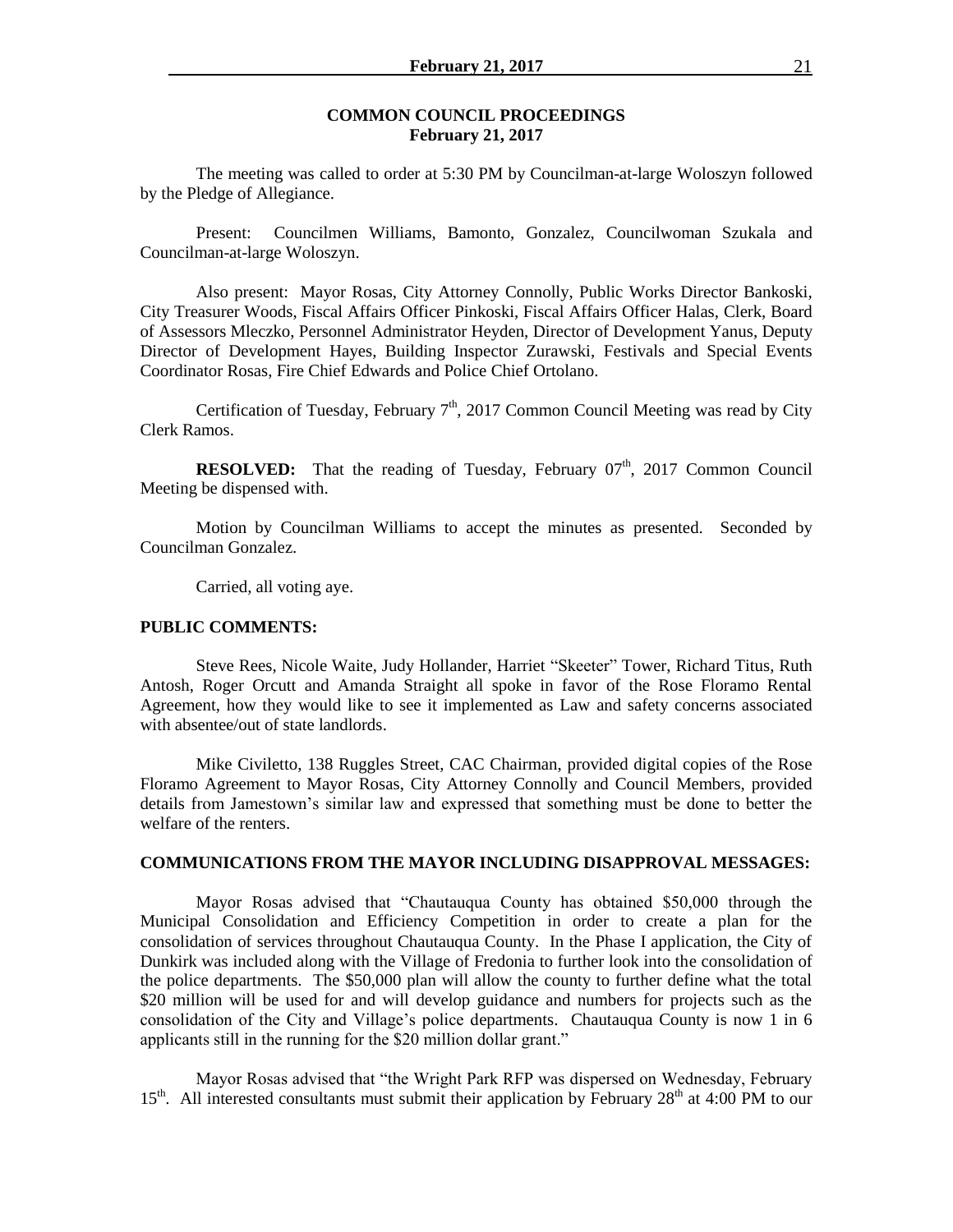Planning and Development Department. Final consultants will be acknowledged by March 3<sup>rd</sup> and interviews will take place on the week of the  $8<sup>th</sup>$ . This is the beginning process of implementing the improvements at Wright Park. All construction will be taking place in phases so that the park can be utilized all summer long."

Mayor Rosas advised that the City's Police Department has obtained \$16,000 for tactical gear and training equipment and thanked the Chief and his staff for their hard work to obtain this.

# **COMMUNICATIONS FROM THE PUBLIC AND PETITIONS:**

Thank you letter from Henry and Rachel Hube to the Dunkirk Police Department.

Received and filed.

Request from Buffalo United Front Inc. to use Memorial Park on Saturday, June  $24^{\text{th}}$ , 2017 from 8:00 AM until 6:00 PM for a Family Fun Day.

Councilman-at-large Woloszyn advised a motion was needed to refer to appropriate departments as well as approve subject to appropriate insurances and usual conditions.

Councilman Williams made a motion to approve. Seconded by Councilman Bamonto.

Carried, all voting aye.

Request from Scott Herdzik on behalf of the First Ward Falcons Club to use The Stadium, Koch's & School 7 Field on May 06, 2017 for an Early Bird Fast Pitch Softball Tournament.

Councilwoman Szukala reminded that the City does not own the School 7 Field so permission for that location will have to come from the School District.

Councilman-at-large Woloszyn advised a motion was needed to refer to appropriate departments as well as approve subject to appropriate insurances and usual conditions.

Councilman Williams moved to approve. Seconded by Councilman Bamonto.

Carried, all voting aye.

Request from Dunkirk Fast-Pitch Team to use the Stadium, Kochs & School #7 Fields on July  $14<sup>th</sup>$  to the  $16<sup>th</sup>$ , waiver of the curfew for all three days, and permission for a food stand around the Stadium for that weekend.

Councilwoman Szukala reminded again that the City does not own the School 7 Field so permission for that location will have to come from the School District.

Councilman-at-large Woloszyn advised a motion was needed to refer to appropriate departments as well as approve subject to appropriate insurances and usual conditions.

Councilman Williams made a motion to approve. Seconded by Councilman Gonzalez.

Carried, all voting aye.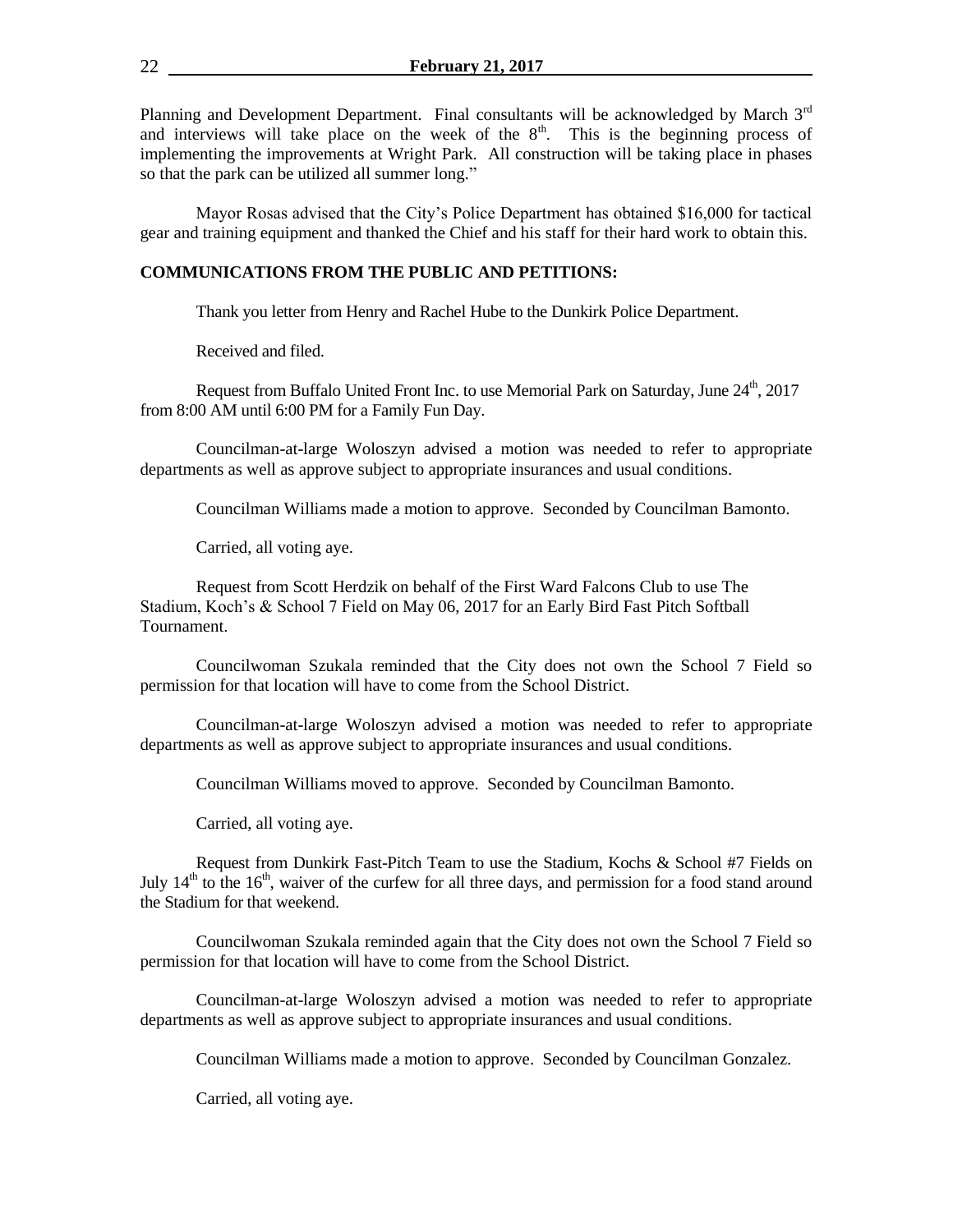Loudspeaker application from Lakeshore Street Rod Assoc. for live band and DJ on July 9<sup>th</sup>, 2017 at the Large Pavilion at Point Gratiot.

Loudspeaker application from Dunkirk Memorial Post 62 for Live Band on Monday, May  $29<sup>th</sup>$ , 2017 from 3:00 PM – 6:00 PM at 211 Central Avenue.

Loudspeaker application from Northern Chautauqua Conservation Club, Inc. for live bands and speakers from May  $1<sup>st</sup>$  thru October  $1<sup>st</sup>$ .

Loudspeaker application Bart's Cove for live bands and speakers from May  $1<sup>st</sup>$  thru November  $30<sup>th</sup>$ , 2017.

Councilman Gonzalez moved to approve. Seconded by Councilwoman Szukala.

Carried, all voting aye.

Notice of Claim from Heidi Rizzo for alleged damages to her vehicle due to a pothole while driving on Willow Road on January  $17<sup>th</sup>$ , 2017.

Councilwoman Szukala made a motion to refer to the City Attorney. Seconded by Councilman Williams.

Carried, all voting aye.

#### **REPORTS OF STANDING COMMITTEES, BOARDS AND COMMISSIONS:**

Councilman Williams inquired to Public Works Director Bankoski about the status of filling potholes and advised that the next Public Works Committee Meeting will be held on Tuesday, February 28<sup>th</sup> at 4:00 PM at the Water Filtration Plant.

Public Works Director Bankoski advised that crews were out today filling potholes in the 4<sup>th</sup> Ward and will be moving on to the next once complete.

Councilman Bamonto inquired to Building Inspector Zurawski for an update on the  $3<sup>rd</sup>$ Street fire property, advised that the Adult Rec. Basketball will be starting soon and thanked everyone in the gallery for speaking tonight.

Building Inspector Zurawski advised that the Third Street property is currently in litigation in Dunkirk City Court.

Councilman Gonzalez provided details of his Economic Development Committee Meeting that was held prior to tonight's Common Council Meeting where a presentation from HUD was given and advised that he would like to see a Power Point presentation put together in regards to the Rose Floramo Plan for the April Economic Development Committee Meeting.

Councilwoman Szukala explained that the Rose Floramo plan would not be an easy process to implement, thinks it should be reviewed from start to finish with everyone highlighting any questions or concerns and that her next Public Safety Meeting is scheduled for tomorrow at 4:00 PM in the Mayor's Conference Room.